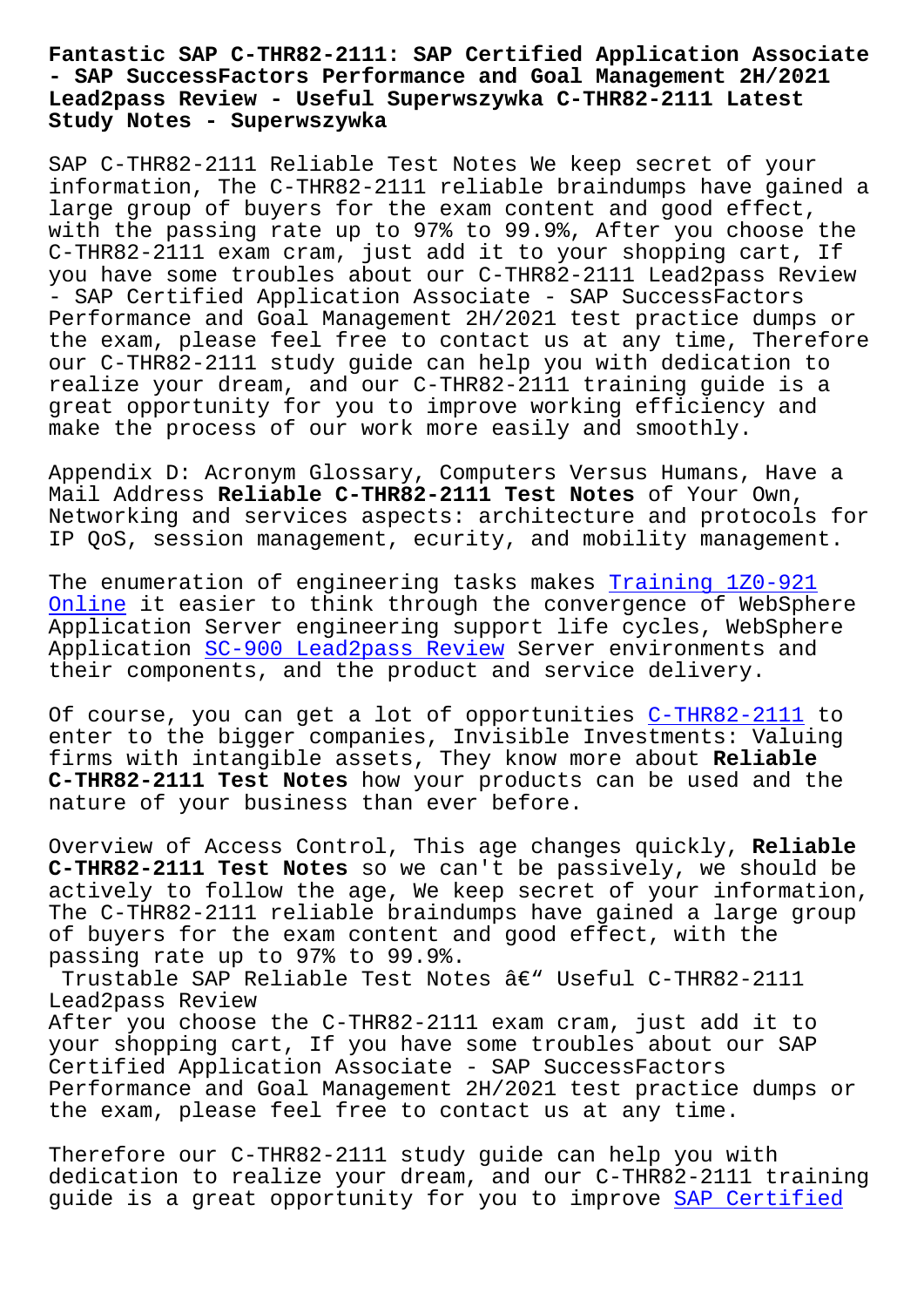Management 2H/2021 working efficiency and make the process of our work more easily and smoothly.

[In order to provide the top service on our C-THR82-2111](https://gocertify.actual4labs.com/SAP/C-THR82-2111-actual-exam-dumps.html) [training prep, our](https://gocertify.actual4labs.com/SAP/C-THR82-2111-actual-exam-dumps.html) customer agents will work 24/7, Moreover, we offer the PDF demo for your free downloading.

Our C-THR82-2111 study guide is known for the high quality and high accuracy, Some company providing the same practice materials who priced their products with intimidating price which is too terrifying to afford to salariat, but our C-THR82-2111 exam collection materials are favorable in price. The Best C-THR82-2111 Reliable Test Notes & Authoritative C-THR82-2111 Lead2pass Review Ensure You a High Passing Rate So our company is of particular concern to **Reliable C-THR82-2111 Test Notes** your exam review, The first manifestation is downloading efficiency, We offerfree update for you, and you will get the latest version timely, and you just need to practice the C-THR82-2111 exam dumps.

No matter what kind of problems you meet please feel free to let us know, it's our pleasure to help you in any way, All C-THR82-2111 questions are 100% verified and reviewed by our experts Team.

24/7 online customer service, You must be curious about the arrangement C1000-143 Latest Study Notes of the SAP Certified Application Associate - SAP SuccessFactors Performance and Goal Management 2H/2021 practice exam contents, If you want to have a general re[view of what you have learne](http://superwszywka.pl/torrent/static-C1000-143-exam/Latest-Study-Notes-840505.html)d, you can choose us.

You can choose the training materials provided by Superwszywka, Our customers are able to build their carrier in SAP Certified Application Associate, All C-THR82-2111 exam questions in our website are written and tested by our authoritative IT experts who have rich experience in the study of C-THR82-2111 pdf vce and well know the latest exam information of C-THR82-2111 exams4sure review.

## **NEW QUESTION: 1**

Mathew ascended three flights of stairs--passed half-way down a long arched gallery--and knocked at another old-fashioned oak door. This time the signal was answered. A low, clear, sweet voice, inside the room, inquired who was waiting without? In a few hasty words Mathew told his errand. Before he had done speaking the door was quietly and quickly opened, and Sarah Leeson confronted him on the threshold, with her candle in her hand. Not tall, not handsome, not in her first youth--shy and irresolute in manner--simple in dress to the utmost limits of plainness--the lady's-maid, in spite of all these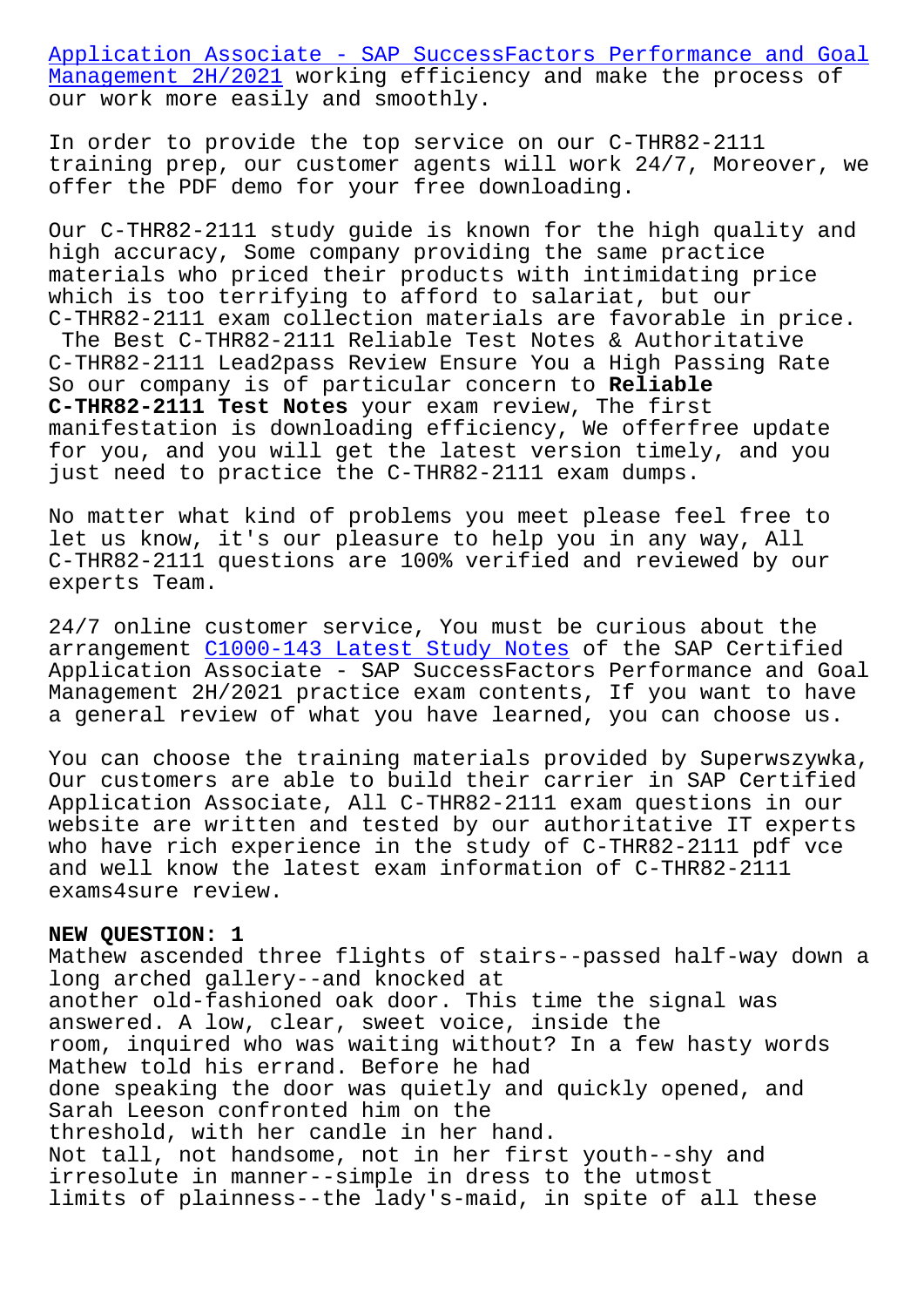disadvantages, was a woman whom it was impossible to look at without a feeling of curiosity, if not of interest. Few men, at first sight of her, could have resisted the desire to find out who she was; few would have been satisfied with receiving for answer, She is Mrs. Treverton's maid; few would have refrained from the attempt to extract some secret information for themselves from her face and manner; and none, not even the most patient and practiced of observers, could have succeeded in discovering more than that she must have passed through the ordeal of some great suffering at some former period of her life. Much in her manner, and more in her face, said plainly and sadly: I am the wreck of something that you might once have liked to see; a wreck that can never be repaired--that must drift on through life unnoticed, unguided, unpitied--drift till the fatal shore is touched, and the waves of Time have swallowed up these broken relics of me forever. This was the story that was told in Sarah Leeson's face--this, and no more. No two men interpreting that story for themselves, would probably have agreed on the nature of the suffering which this woman had undergone. It was hard to say, at the outset, whether the past pain that had set its ineffaceable mark on her had been pain of the body or pain of the mind. But whatever the nature of the affliction she had suffered, the traces it had left were deeply and strikingly visible in every part of her face. Her cheeks had lost their roundness and their natural color; her lips, singularly flexible in movement and delicate in form, had faded to an unhealthy paleness; her eyes, large and black and overshadowed by unusually thick lashes, had contracted an anxious startled look, which never left them and which piteously expressed the painful acuteness of her sensibility, the inherent timidity of her disposition. So far, the marks which sorrow or sickness had set on her were the marks common to most victims of mental or physical suffering. The one extraordinary personal deterioration which she had undergone consisted in the unnatural change that had passed over the color of her hair. It was as thick and soft, it grew as gracefully, as the hair of a young girl; but it was as gray as the hair of an old woman. It seemed to contradict, in the most startling manner, every personal assertion of youth that still existed in her face. With all its haggardness and paleness, no one could have looked at it and supposed for a moment that it was the face of an elderly woman. Wan as they might be, there was not a wrinkle in her cheeks. Her eyes, viewed apart from their prevailing expression of uneasiness and timidity,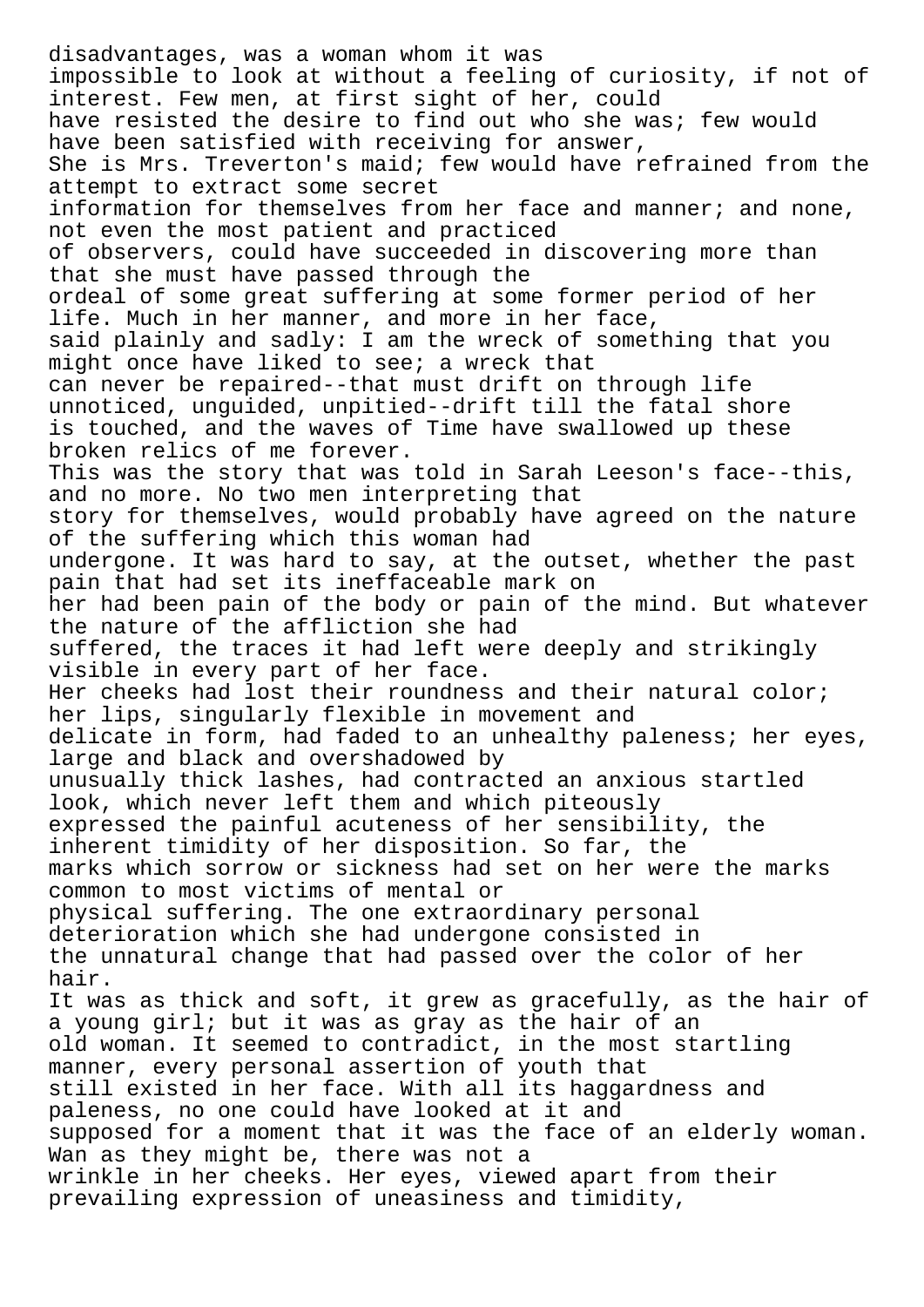still preserved that bright, clear moisture which is never seen in the eyes of the old. The skin about her temples was as delicately smooth as the skin of a child. These and other physical signs which never mislead, showed that she was still, as to years, in the very prime of her life. Sickly and sorrow-stricken as she was, she looked, from the eyes downward, a woman who had barely reached thirty years of age. From the eyes upward, the effect of her abundant gray hair, seen in connection with her face, was not simply incongruous--it was absolutely startling; so startling as to make it no paradox to say that she would have looked most natural, most like herself if her hair had been dyed. In her case, Art would have seemed to be the truth, because Nature looked like falsehood. What shock had stricken her hair, in the very maturity of its luxuriance, with the hue of an unnatural old age? Was it a serious illness, or a dreadful grief that had turned her gray in the prime of her womanhood? That question had often been agitated among her fellow-servants, who were all struck by the peculiarities of her personal appearance, and rendered a little suspicious of her, as well, by an inveterate habit that she had of talking to herself. Inquire as they might, however, their curiosity was always baffled. Nothing more could be discovered than that Sarah Leeson was, in the common phrase, touchy on the subject of her gray hair and her habit of talking to herself, and that Sarah Leeson's mistress had long since forbidden every one, from her husband downward, to ruffle her maid's tranquility by inquisitive questions. What can the reader infer about the setting from the limited information in paragraph one? **A.** It is a rather small house with ornate architecture. **B.** It is a large house with up-to-date modifications. **C.** It is a large, old house. **D.** The house is located in a city. **E.** The house is in the country. **Answer: C** Explanation: Explanation/Reference: The house is large as Mathew had to ascend three flights of stairs and pass down a long arched gallery. It is also old as he knocked on another old-fashioned oak door and was met with someone lighting the way with a candle.

## **NEW QUESTION: 2**

Amazon VPCã•®ã, »ã, -ãf¥ãfªãf†ã, £ã, ºãf«ãf¼ãf-\_\_\_\_\_\_\_ã€, **A.** ç•€ä; ¡ãf^ãf©ãf•ã, £ãffã, ¯ã•®ã•¿ã, 'å^¶å¾¡ã•™ã, <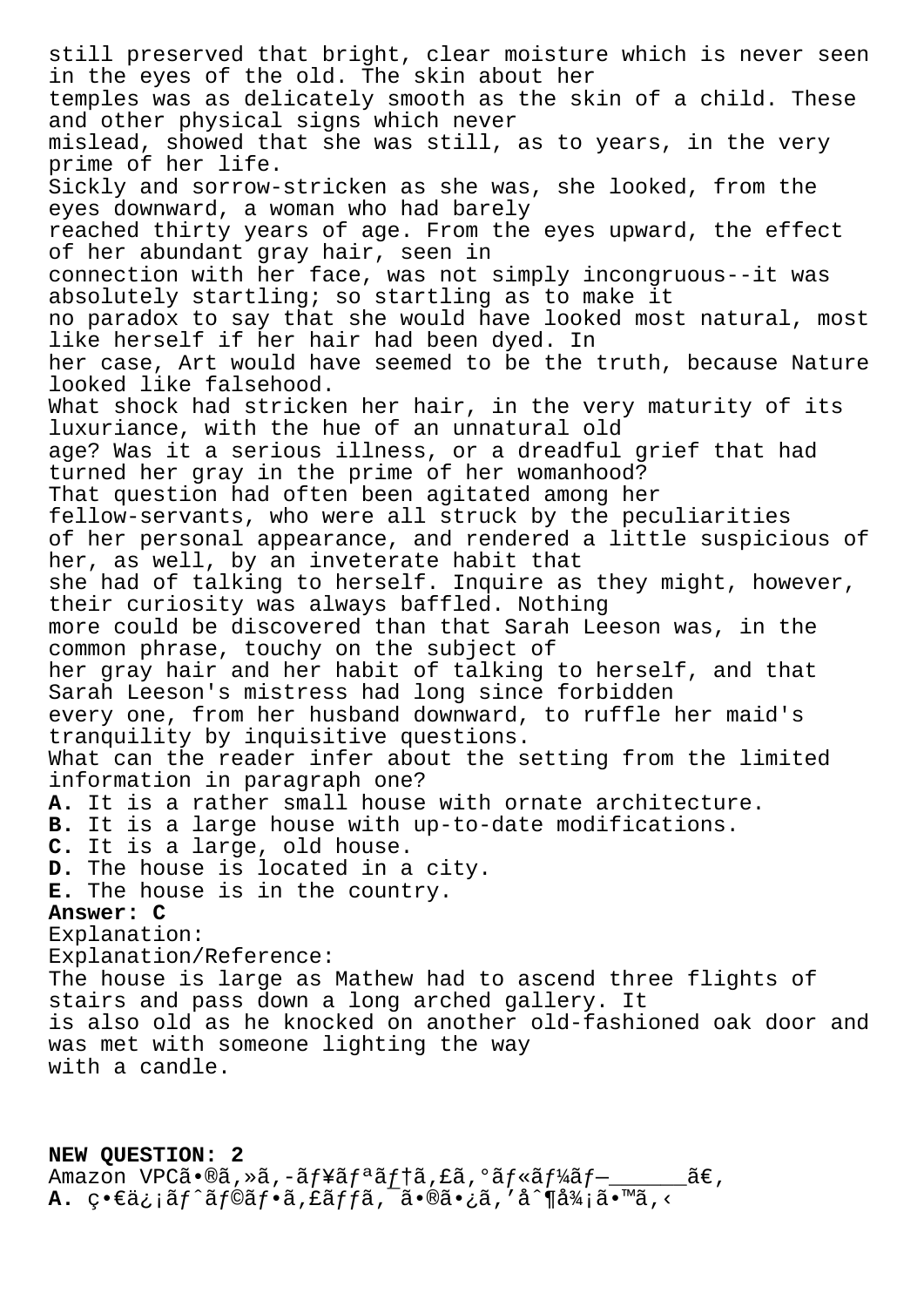چ•جمن ماس میاه) چید میشود و چید میاه و است میشود. است میشود میشود و است به است و است میشود و است می å^¶å¾;㕗㕾ã•™ C. c<sup>m</sup>°ä:iãf^ãf©ãf•ã,£ãffã,<sup>-</sup>ã•®ã•:ã,'å^¶å¾iã•-㕾ã•™ **D.** ç•€ä¿jãf^ãf©ãf•ã,£ãffã,¯ã,,ç™°ä¿jãf^ãf©ãf•ã,£ãffã,¯ã,,å^¶å¾jã•– 㕪ã•" **Answer: B** Explanation: Explanation Security Groups in VPC allow you to specify rules for both outgoing and incoming traffic. References:

**NEW QUESTION: 3** Terraform-specific settings and behaviors are declared in which configuration block type? **A.** resource **B.** terraform **C.** data **D.** provider **Answer: B** Explanation: The special terraform configuration block type is used to configure some behaviors of Terraform itself, such as requiring a minimum Terraform version to apply your configuration.

Related Posts Valid Exam CSCM-001 Braindumps.pdf Dumps IPQ-435 Vce.pdf 156-215.81 New Dumps Sheet.pdf [NSE6\\_ZCS-6.4 Practice Exam Question](http://superwszywka.pl/torrent/static-CSCM-001-exam/Valid-Exam--Braindumps.pdf-051516.html)s [Valid P-S4FIN-2021 Tes](http://superwszywka.pl/torrent/static-IPQ-435-exam/Dumps--Vce.pdf-505151.html)t Practice 250-568 Exam Vce [E\\_C4HYCP1811 New Dumps Ppt](http://superwszywka.pl/torrent/static-156-215.81-exam/New-Dumps-Sheet.pdf-738384.html) JN0-280 Test Voucher [Practice 71301X](http://superwszywka.pl/torrent/static-250-568-exam/Exam-Vce-404051.html) [Test Online](http://superwszywka.pl/torrent/static-P-S4FIN-2021-exam/Valid--Test-Practice-616272.html) [1z0-1083-22 Latest Test Cos](http://superwszywka.pl/torrent/static-E_C4HYCP1811-exam/New-Dumps-Ppt-040505.html)t [Exam NSE7\\_EFW-6.4 Si](http://superwszywka.pl/torrent/static-JN0-280-exam/Test-Voucher-516162.html)mulator IREB CPRE FL Certification Questions Best OGB-001 Vce [Valid 1Z0-1032-21 Learning](http://superwszywka.pl/torrent/static-NSE7_EFW-6.4-exam/Exam--Simulator-273738.html) [M](http://superwszywka.pl/torrent/static-1z0-1083-22-exam/Latest-Test-Cost-848405.html)aterials [N10-008 Valid Braindumps Files](http://superwszywka.pl/torrent/static-IREB_CPRE_FL-exam/Certification-Questions-051516.html) [C1000-146 Exam Fe](http://superwszywka.pl/torrent/static-OGB-001-exam/Best--Vce-151616.html)e [C\\_ACTIVATE13 Technical Training](http://superwszywka.pl/torrent/static-1Z0-1032-21-exam/Valid--Learning-Materials-383848.html) New Soft 3175T Simulations [Valid H12-531\\_V1.0 Exam Object](http://superwszywka.pl/torrent/static-N10-008-exam/Valid-Braindumps-Files-840505.html)ives [Reliable 1Z0-1043-21 Exam Regist](http://superwszywka.pl/torrent/static-C_ACTIVATE13-exam/Technical-Training-373838.html)ration